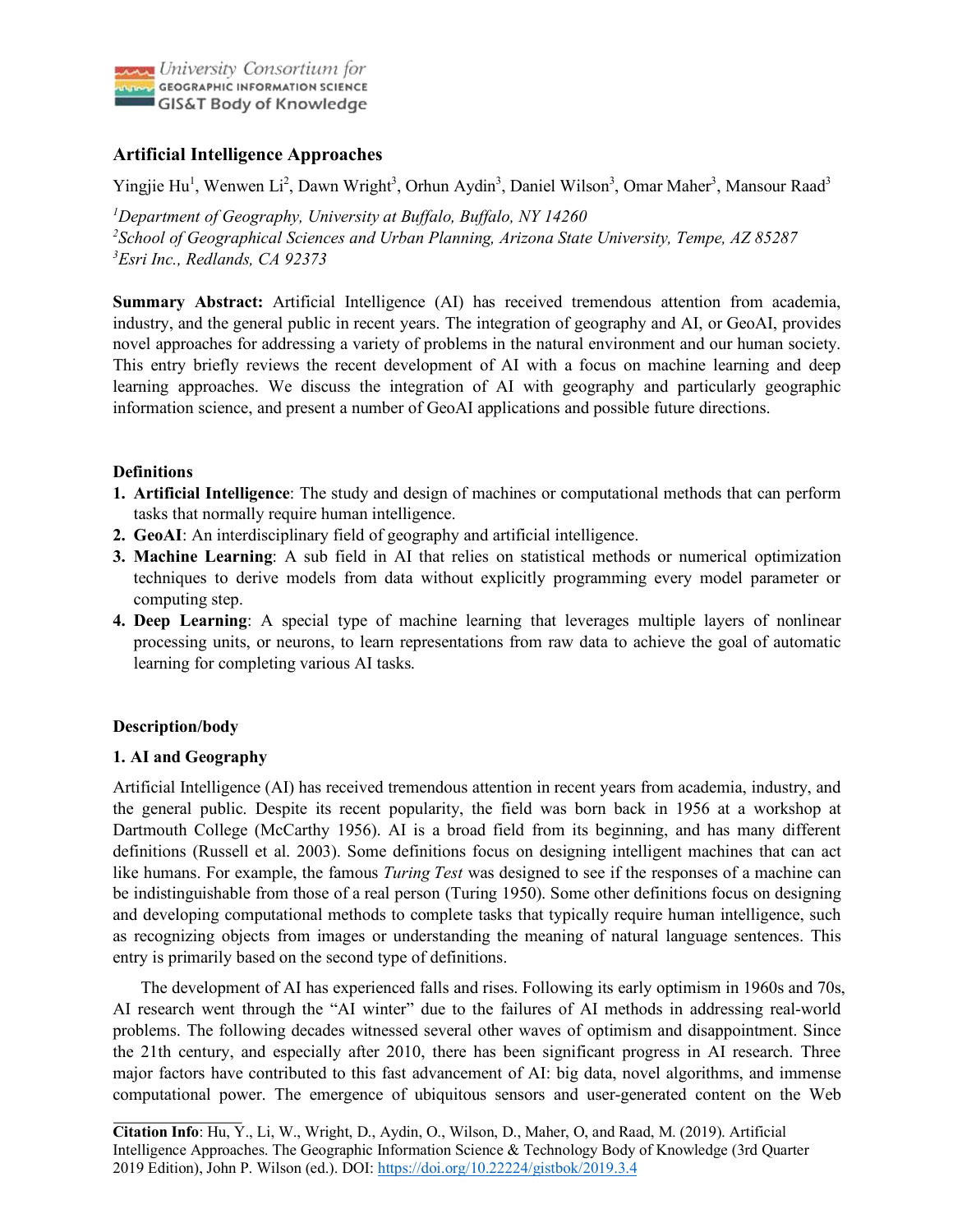

allows large amounts of data to be generated and collected at a rapid pace. Big data enables computers to "observe" many different aspects of the world, to learn the ways in which the world functions, and to predict the future based on existing observations. Meanwhile, novel algorithms and models have been developed, and the AI community has embraced various ideas and theories from other fields, such as statistics, economics, biology, and cognitive science, in addition to its tradition of logics. Third, high performance computing (HPC) provides the essential power for linking big data and new computational models, and allows the training of sophisticated models on large datasets to be completed within hours or days rather than weeks or months. These three major factors, namely big data, novel algorithms, and immense computational power, greatly fueled the remarkable development of AI in recent years.

In this context, it is probably unsurprising to see the integration of AI and geography, particularly GIScience and GI Systems (GIS). A high volume of data nowadays contains georeferenced information, that is, information about locations on or near the surface of the Earth. Examples include GPS trajectories, remote sensing images, location-based social media, spatial footprints of buildings, roads, and parcels, global elevation data, land use and land cover data, population distribution, and so forth. These georeferenced data are critical inputs for many models that address a wide range of problems related to our human society and the natural environment, and GIS is essential for effectively processing, managing, and visualizing these big geo data. In addition, many AI models need to synthesize heterogeneous data from different sources, while geographic location is often the only factor that can link such heterogeneous datasets. Finally, existing research has already demonstrated successful integrations between GIS and HPC (Wang 2010), and integrated systems of GIS and AI also have the capability of leveraging high computational power.

Many efforts have already been devoted by both academia and industry to facilitating the integration of geography and AI, and the outcome is an exciting new and interdisciplinary area-- GeoAI. In academia, the first GeoAI workshop was held in November 2017 in a major GIS conference, ACM SIGSPATIAL, which attracted more than 100 participants (Mao et al. 2018a). In April 2018, the first AI and Deep Learning Symposium was held in the largest geography conference, Annual Meeting of American Association of Geographers (AAG). In industry, one of the major GIS companies, Esri Inc., has been collaborating with Microsoft to offer the GeoAI Data Science Virtual Machine (DSVM) with the goal of bringing AI, cloud computing, geospatial analytics, and geo-visualizations together. It is also worth noting that there are already studies reported in the literature that leverage machine learning for geographical problem-solving before the GeoAI workshop, and many of which, such as hyperspectral image analysis (Chen et al. 2014), high-resolution satellite image interpretation (Zhang et al. 2015), and 3D reconstruction (Blaha et al. 2016), are from the remote sensing community (Tuia et al. 2009, Zhu et al. 2017). Given this continuing interest, it is likely that there will be more interactions between geography and AI in the foreseeable future. This entry aims to provide interested readers, especially students who will become future GIS leaders, with some background of GeoAI. This field is rapidly developing, and this entry, completed between middle 2018 and early 2019, reflects the progress so far. New advancements are likely to happen in the following years.

#### **2. Main AI Approaches**

AI, as a broad field, encompasses many different approaches ranging from top-down knowledge representation to bottom-up machine learning. There are three related concepts that have been frequently used in recent years: *AI*, *machine learning*, and *deep learning*. In general, *AI* is the broadest concept, *machine learning* is a sub field in AI, and *deep learning* is a special type of machine learning. Figure 1 illustrates the relations among these three concepts. While the broad field of AI includes many approaches,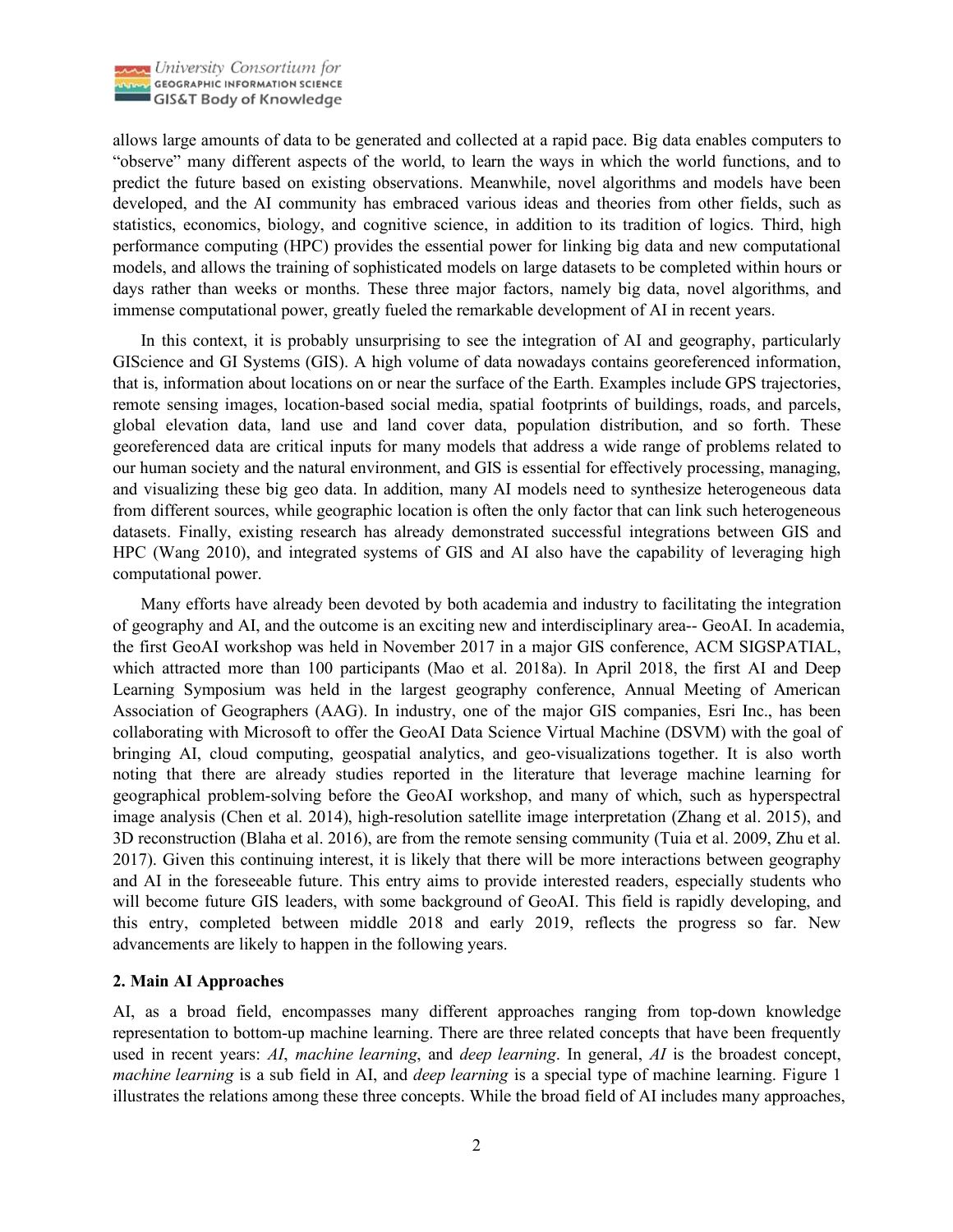

its recent popularity is largely due to the outstanding performances of machine learning, especially deep



**Figure 1.** Relations among AI, machine learning, and deep learning (Bennett 2018).

learning. Therefore, this entry focuses on discussing these two types of AI approaches.

#### *2.1 Machine learning*

Machine learning is a sub field in AI (see Figure 1) that usually relies on statistical methods or numerical optimization techniques to derive models from data without explicitly programming every model parameter or computing step (Valiant 1984). One important characteristic shared by many machine learning models is the use of probability to represent the uncertainty that widely exists in real-world problems. There are three main types of learning: supervised learning, unsupervised learning, and reinforcement learning. Supervised learning requires labeled data for training a computational model, while unsupervised learning examines unlabeled data to discover patterns. Reinforcement learning does not require labeled data but needs action-based feedbacks, such as rewards or punishments, to help a computational model to learn. Machine learning tasks can be categorized in various ways. Based on their goals, we can identify tasks such as classification, clustering, and prediction (Bennett 2018). In classification, the goal is to classify a target into a category, e.g., classifying a land parcel into a category such as *Commercial* or *Agricultural*. In clustering, the goal is to detect clusters from data, e.g., finding the clusters of vehicles based on their locations to detect traffic congestions. In prediction, the goal is to predict unknown values, e.g., predicting the average temperatures of several locations in the near future based on their historical temperatures and other variables using a regression model. There are also other tasks that can fall under the umbrella of machine learning, such as anomaly/novelty detection, data generation, visualization, feature learning, and others. A variety of machine learning models have been developed, such as regression, decision tree, random forest, support vector machine (SVM), naïve Bayesian classifier, density-based clustering, hidden Markov model (HMM), artificial neural network (ANN), and numerous others. These methods are discussed with details in machine learning textbooks, such as Flach (2012). While most machine learning methods can be directly applied to geographic data, they typically do not take into account the uniqueness of geographic phenomena, such as spatial autocorrelation and spatial nonstationarity. There exist some methods, such as Empirical Bayesian Kriging (EBK) regression (Krivoruchko 2012) and spatial Principal Component Analysis (sPCA) (Jombart et al. 2008), that explicitly model the spatial aspect of geographic problems by, e.g., including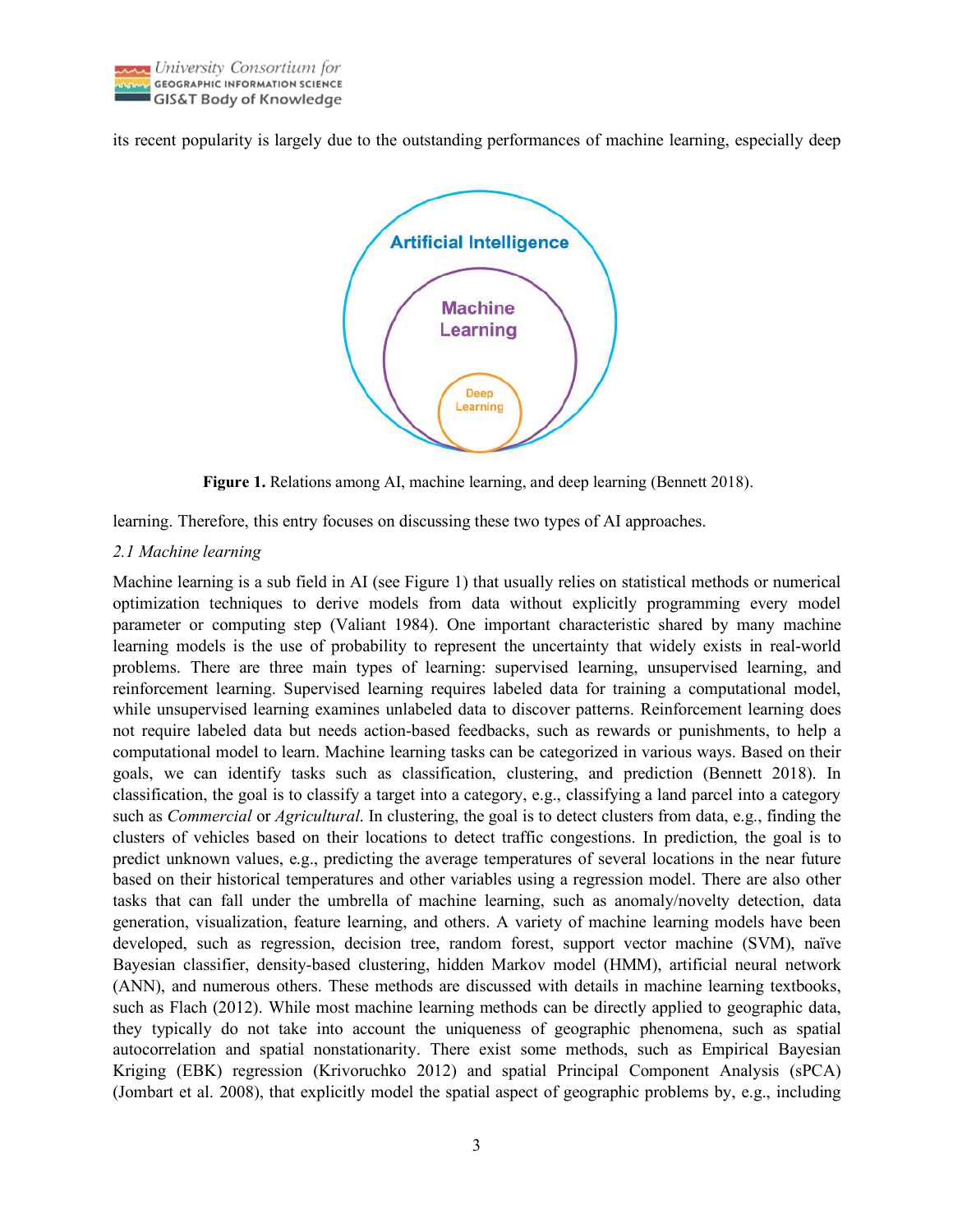

spatial weights. Some classic spatial models, such as geographically weighted regression (GWR) (Fotheringham et al. 2003), can also be used in a machine learning manner, i.e., they can be firstly trained on one dataset and then tested on other datasets.

#### *2.2 Deep learning*

Deep learning is a special type of machine learning that focuses on developing and using deep neural networks (DNN) for machine learning tasks. DNN is a special type of artificial neural network which has multiple layers (also called hidden layers) between the input and the output layers. Each layer consists of a collection of computing units, called neurons, which take the input from the previous layer and generate a non-linear output to the next layer. Deep learning has gained a huge amount of interest in recent years due to its outstanding performances (LeCun et al. 2015), thanks to the availability of large labeled datasets, such as ImageNet (Deng et al. 2009), and HPC. Similar to other machine learning models, deep learning can be utilized to complete tasks in classification, clustering, prediction, and so forth. Particularly, two types of DNN, convolutional neural network (CNN) and recurrent neural network (RNN), have received a lot of attention from the geography community. CNN is especially suitable for processing images by extracting and representing abstract features through a cascade of neuron layers and using convolutional filters (Li et al. 2017a, Maggiori et al. 2017, Gong et al. 2018). RNN is suitable for processing sequence data, such as movement trajectories (which can be modeled as a sequence of locations) (Kulkarni and Garbinato 2017), by memorizing some of the previous states and establishing links between the current and previous states. While many studies applied existing models to geographical problems, researchers also developed new DNN models specifically for handling geographic data. Marcos et al. (2018) proposed Rotation Equivariant Vector Field Network (RotEqNet) for land cover mapping based on remote sensing images. RotEqNet encodes rotation equivariance in a CNN, and can recognize the rotated versions of the same object from remote sensing images while reducing the number of parameters required by a traditional CNN. Srivastava et al. (2018) proposed a Variable Input Siamese Convolutional Neural Network (VIS-CNN) model for classifying urban-object level land use types. Their VIS-CNN model can accept a variable number of Google Street View images for an urban object and aggregate them to learn the land use type in an end-to-end manner.

#### **3. Applications of AI in Geography**

There exist a considerable number of applications of AI in the domain of geography. This section summarizes some of these applications.

#### *3.1 Automatic recognition of natural terrain features from remote sensing imagery*

Natural terrain features, such as craters, volcanos, and sand dunes, are important indicators of the Earth geological process. Detecting where they are and extracting their geomorphological properties are of great importance to geographers and geologists in understanding the formation process of different terrain features, differentiating similar landscapes, as well as enriching our geospatial knowledge. While this task has been done previously primarily using Object-Based Image Analysis (OBIA), it can hardly achieve automation of the processing steps. Parameters, such as scale factor, and the merging of segmented super pixels (a cluster of pixels with similar values) are often done manually or semi-automatically. With the proliferation of spatial big data, such as massive remote sensing imagery, as well as the fast evolution of deep learning techniques, it becomes possible for implementing an automatic learning process to detect and characterize different terrain features.

Li et al. (2017b) extended a Faster-RCNN (Faster Region-based CNN) model to support the automatic detection of natural terrain features from remote sensing imagery. Different from the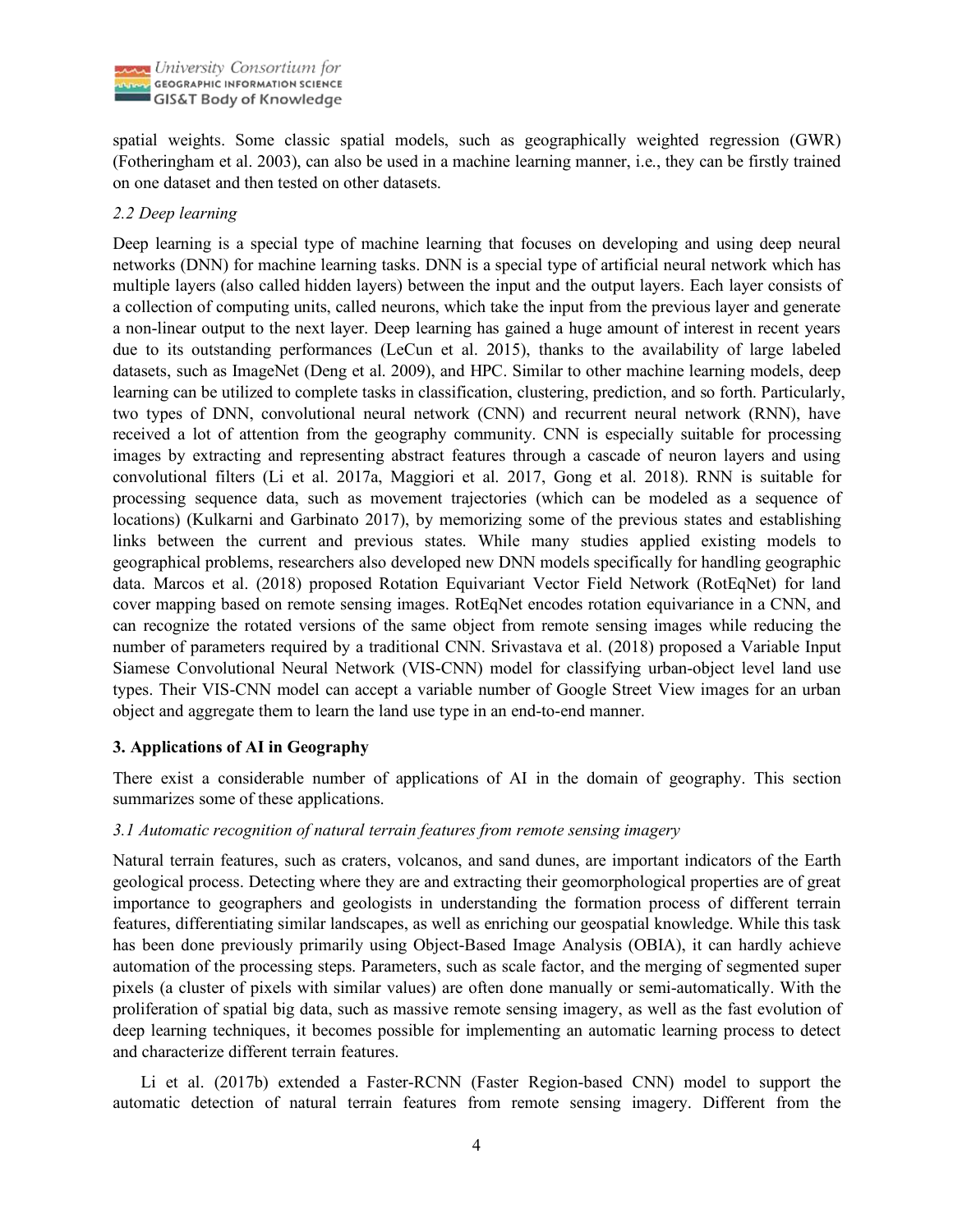

classification tasks using CNN, object detection not only needs to tell what is inside of an image, but also the location of the object, depicted by a bounding box (BBOX). This requires additional location labels in the training data as well. Several challenges were addressed in applying deep learning to such spatial problems. This includes a lack of training database, the ambiguous boundary of natural features in comparison to man-made features, such as building or golf courses, and the inter-category similarity of different features. For instance, there is usually a crater type of feature on top of a volcano, called "volcanic crater", which looks similar to impact craters. Making such distinctions may require the deep learning network to learn features that is unique to each (sub)category, such as emitting ashes from active volcano and flatter terrain that an impact crater usually appears in. Based on a test database of over 10,000 images, the deep learning network achieves over 90% of mean average precision (mAP) for the task of detecting eight terrain categories (Li and Hsu 2018). The derived information, both category and BBOX, can complement the limited spatial information which is only a point for representing features of any extent in known gazetteers, such as the USGS (United States Geological Survey) GNIS (Geographic Name Information System), hence providing better support for feature allocation and landscape interpretation. Figure 2 demonstrates detection results for hill, impact crater, meander, and volcano.



**Figure 2.** An illustration of terrain feature detection results of hill (a), impact crater (b), meander (c), and volcano (d) from remote sensing imagery.

## *3.2 Land cover classification for conservation*

Another excellent example of AI application in geography is the work of the Chesapeake Conservancy, a non-profit organization based in Annapolis, MD, and a pioneer in the field of precision conservation to monitor, protect, and restore the natural environment. Their "mission field" covers the entire Chesapeake Bay watershed, supports more than 3,600 species of plants and animals, and is home to 17 million people. Despite the importance of the Chesapeake Bay watershed, its health over decades has been marred by sewage overflows and runoff of animal waste and chemicals. The future of the watershed depends upon smart conservation that is informed by data about where growth is least harmful and where interventions can be most helpful. This requires detailed and highly accurate land cover maps to understand how land is used and to identify environmental issues, such as pollutants entering the bay through agricultural runoff. While Landsat imagery offer a standard 30-meter resolution, they are not sufficient for achieving full understanding of all the possible scenarios of  $21<sup>st</sup>$ -century land use and associated disruptions of nature. Land cover data at 1-m resolution are not yet available everywhere across the US and is often difficult and expensive to obtain, much less to process and interpret, especially for less affluent communities,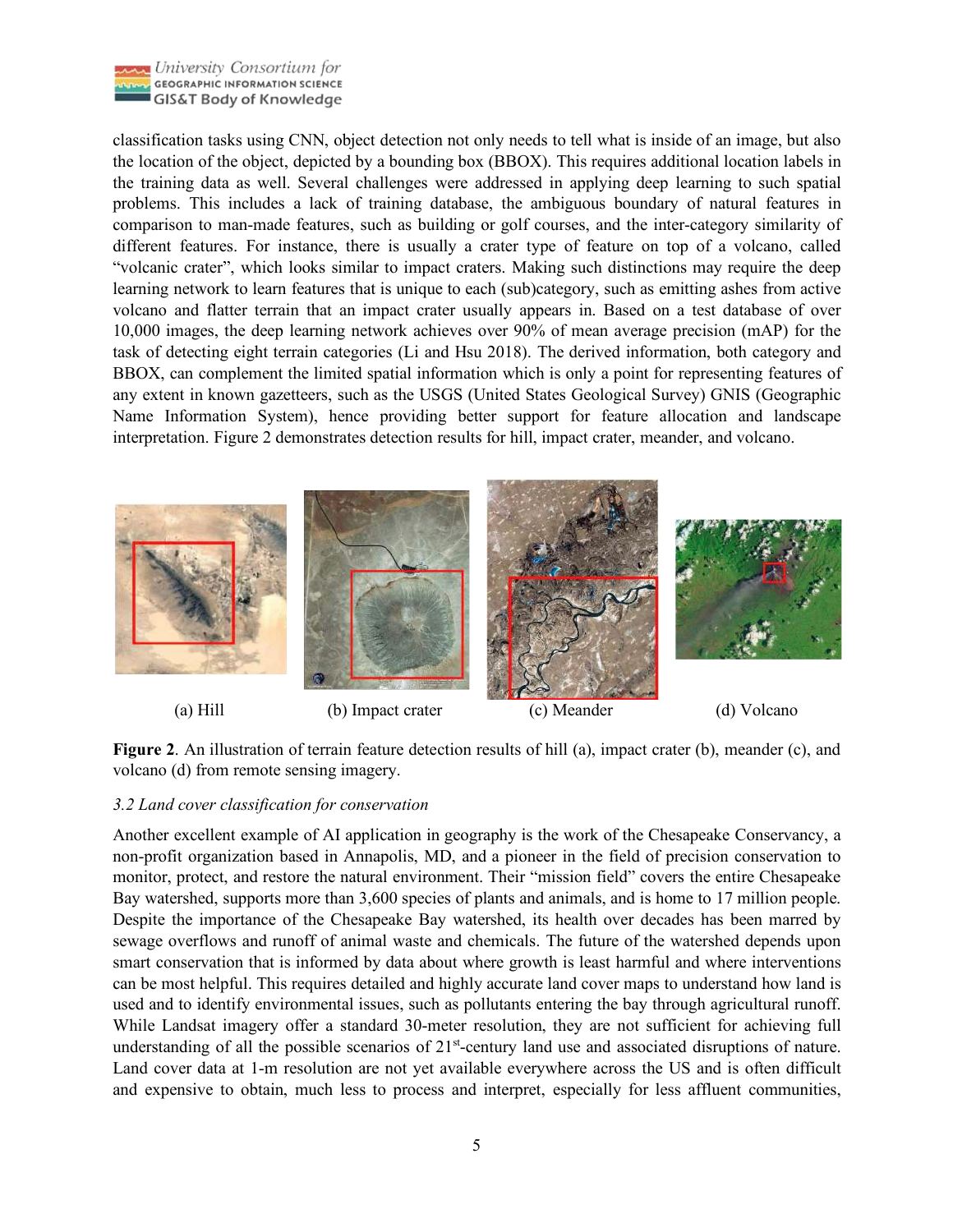

smaller nonprofits, and the like. A driving motivation of the Chesapeake Conservancy is to empower natural resource managers and conservationists with access to such a high-resolution data resource.

To achieve this goal, the Chesapeake Conservancy took a deep learning approach to create a semantic segmentation (pixel-level classification) model which predicts high-resolution land cover from aerial imagery (Allenby et al. 2018). The imagery was obtained from the National Agriculture Imagery Program (NAIP), at a 1-m or 60-cm resolution. Figure 3 illustrates this approach based on a location within the Chesapeake watershed. In the upper left is NAIP imagery from the Esri Living Atlas of the World (Kensok 2017); in the upper right is the original Chesapeake land cover map; and then immediately below that in the lower right is the map as produced by a deep residual neural network executed on that NAIP imagery, on the fly, classifying forests, fields, water, and impervious surfaces such as roads and houses; in the lower left is the same region, except it's a mixture of probabilities from the model, across all those categories, currently at 91% accuracy as compared to ground observations. This was extremely useful as it communicates the uncertainty in the detections and allows one to see how the algorithm was "thinking" and what was needed to improve it. The real power of this approach is that data scientists can use this same algorithm to classify land cover in places that it has never seen before. The system can classify at a rate significantly faster than manual methods, limited only by the available hardware. The time needed to correctly classify the entire Chesapeake Bay watershed was reduced from 2500 hours to 150. The goal is to take this AI approach to scale across all the other watersheds of the US, and to empower more organizations in more places to sustainably manage their lands.



**Figure 3.** High-resolution land cover classification of Chesapeake Bay watershed using a deep residual neural network implemented in ArcGIS Pro.

## *3.3 Modelling seagrass habitats in space and time*

In this AI application, GIS and machine learning methods are integrated to model the relation between seagrass habitats and ocean conditions. Seagrasses are marine plants that can quickly sequester vast amounts of  $CO<sub>2</sub>$ , up to 100 times more and 12 times faster compared to tropical forests (Parry et al. 2007, Pidgeon 2009). Only limited amounts of data on global seagrass habitats are available, and existing data are often spatially sparse. Therefore, developing a seagrass habitat model based on existing data can help quantitatively understand the ocean conditions that favor the growth of seagrass. In addition, such a model can also predict future seagrass habitats based on changing ocean conditions. Multiple data sources,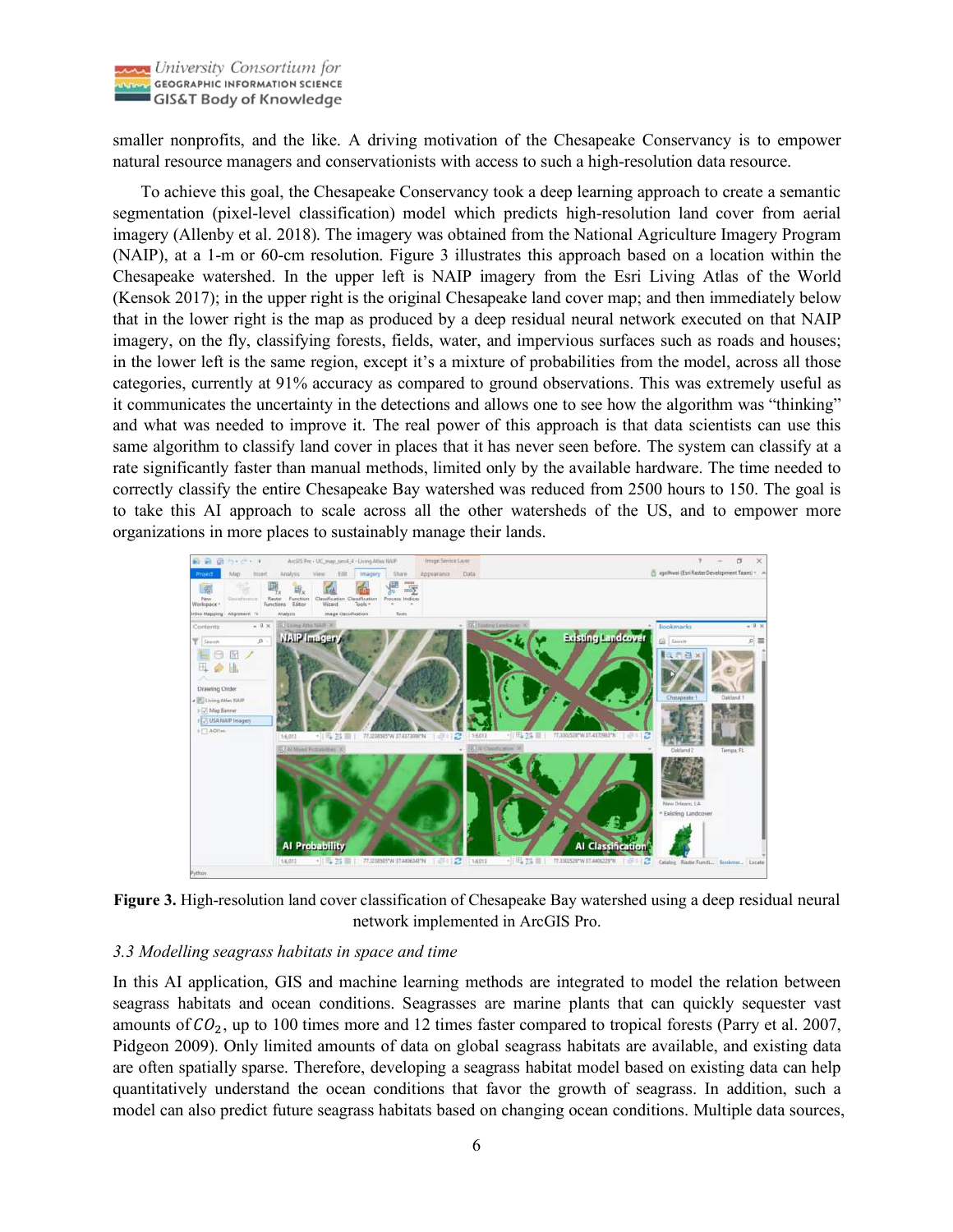

including the seagrass data from MarineCadastre.gov and the recently available Ecological Marine Units (EMU) dataset (Wright et al. 2017) were used in this analysis. These data were employed to train a model based on the seagrass occurrence along the U.S. coast to predict seagrass habitats globally up to a depth of 90 meters. In situ oceans data are interpolated using Empirical Bayesian Kriging (EBK) to produce global-scale predictions. A random forest framework is then used to relate the occurrence and absence of seagrass to a set of variables including temperature, salinity, phosphate, silicate, nitrate, and dissolved oxygen. Figure 4(a) shows the global-scale predictions on seagrass habitats using U.S. coast data for training, which is juxtaposed against a map in Figure 4(b) by Short et al. (2007) of seagrass observations.



Predicted Seagrass Habitats (Present)

Observed Seagrass Distribution (Short et al. 2007)



**Figure 4**. (a) Predicted seagrass habitats using a random forest model (dark green indicates high modelled abundance); (b) reported seagrass occurrence data by Short et al. (2007).

The random forest model trained on existing seagrass habitats is then applied to different ocean conditions to forecast the possible scenarios of seagrass habitats due to the warming of the oceans. An increase of 2 ℃ in average ocean temperature is simulated with an increment of 0.2 ℃. For every snapshot of ocean condition, seagrass habitats are predicted using the trained random forest model. Getis-Ord Gi\* statistic (Ord and Getis 1995) is used for detecting the clusters of seagrass abundance over spacetime bins. Assessing changes in the intensity of abundance at individual locations over time using the Mann-Kendall statistic yields the emerging hot spot map in Figure 5.



*Figure 5. Emerging hot spot map for seagrass habitats under increasing ocean temperature.*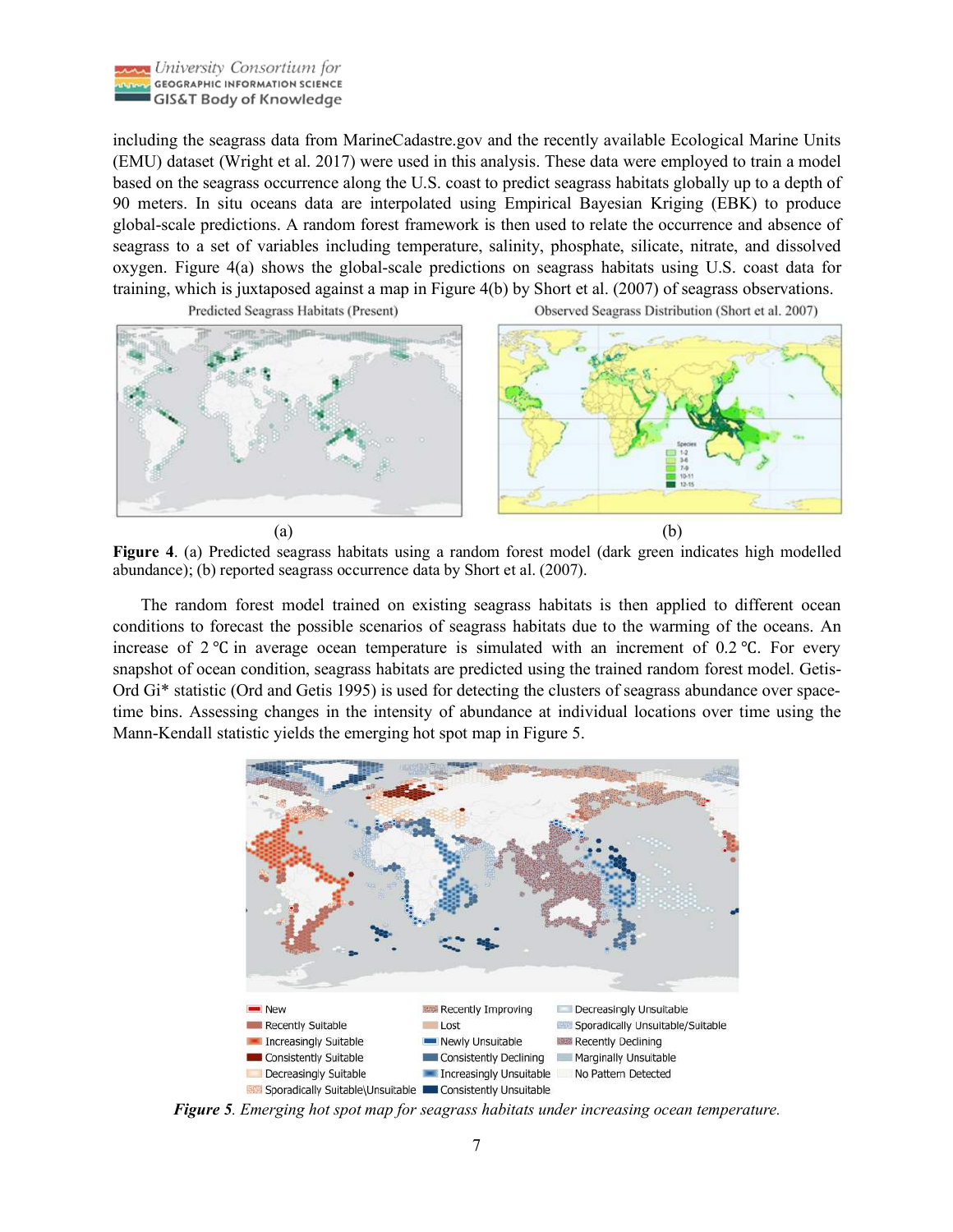

As shown in the figure, Australia could lose its seagrasses under changing ocean conditions, whereas Siberia coast may improve its suitability for seagrass habitats. The use of random forest in this AI application enables a data-driven model of seagrass habitats for world's coasts. A tutorial demonstrating the prediction of seagrass with machine learning methods can be found in Additional Resource 5.

#### *3.4 Summary and some other applications of AI in geography*

The three studies discussed above are summarized in Table 1.

| <b>Study</b>                                         | <b>Task Type</b> | <b>Learning Type</b> | Model(s)                                       |
|------------------------------------------------------|------------------|----------------------|------------------------------------------------|
| Automatic recognition of<br>natural terrain features | Classification   | Supervised learning  | Deep learning: faster region-<br>based CNN     |
| High-resolution land cover<br>classification         | Classification   | Supervised learning  | Deep learning: deep residual<br>neural network |
| Global-scale seagrass habitat<br>prediction          | Prediction       | Supervised learning  | Machine learning: EBK and<br>random forest     |

Table 1. A summary of the three studies discussed from 3.1 to 3.3.

As shown in Table 1, the first study addresses a classification task (more specifically, object detection) which leverages deep learning to identify the category of a terrain feature and its location in the image. The second study is also a classification task (semantic segmentation), in which a pixel-level land cover classification is achieved. The third study completes a prediction task which predicts the growth of seagrass in simulated situations. All three studies employ supervised learning in which the models are first trained using labeled training data. While supervised learning is indeed very common, many studies also employ unsupervised learning, such as spatial and spatio-temporal clustering approaches, to extract geographic patterns from data (Anbaroglu et al. 2014, Hu et al. 2015).

There exist other applications that integrate AI techniques with geographic research. CNNs and their variants, in addition to their outstanding performances in processing satellite imagery (Collins et al. 2017) and Google Street View photos (Law et al. 2017), are also utilized for aligning vector data to raster historical map images (Duan et al. 2017), detecting the types of online maps (Zhou et al. 2018), classifying geographic texts (Adams and McKenzie 2018), and so forth. RNNs, such as Long Short-Term Memory (LSTM), are utilized to handle time series data, such as predicting the next locations of trajectories (Li et al. 2018) and examining the temporal patterns of crops (Sun et al. 2018). RNNs are also used for analyzing geotagged tweets and other natural language texts containing geographic information (Mao et al. 2018b, Sit et al. 2019, Santos et al. 2018). Machine learning models, such as hidden Markov model, are integrated with a variety of geospatial applications, such as indoor navigation (Li et al. 2017a) and location prediction of financial services (McKenzie and Slind 2019). While many applications already exist, new ideas and methods are being constantly developed.

## **4. Possible Future Directions**

GeoAI is a rapidly growing field with many possible directions to be pursued in the near future. Here, we list a few of these directions. First, most AI methods are currently applied to pre-defined and highly specific spatial analysis tasks. Can there be a general GeoAI assistant, similar to Amazon's Alexa or Apple's Siri? Such a GeoAI assistant may be able to understand the needs of a GIS practitioner, automatically formalize and define the tasks, and identify candidate tools from a large GIS toolbox. Second, most of today's AI models are developed based on a training dataset, and as a result, they naturally inherit the potential bias in the data. In geographic research, training data are often collected from a certain geographic area, and consequently, it can be difficult for a model trained using the data from one geographic area to perform well on the data from other areas. An important direction, therefore,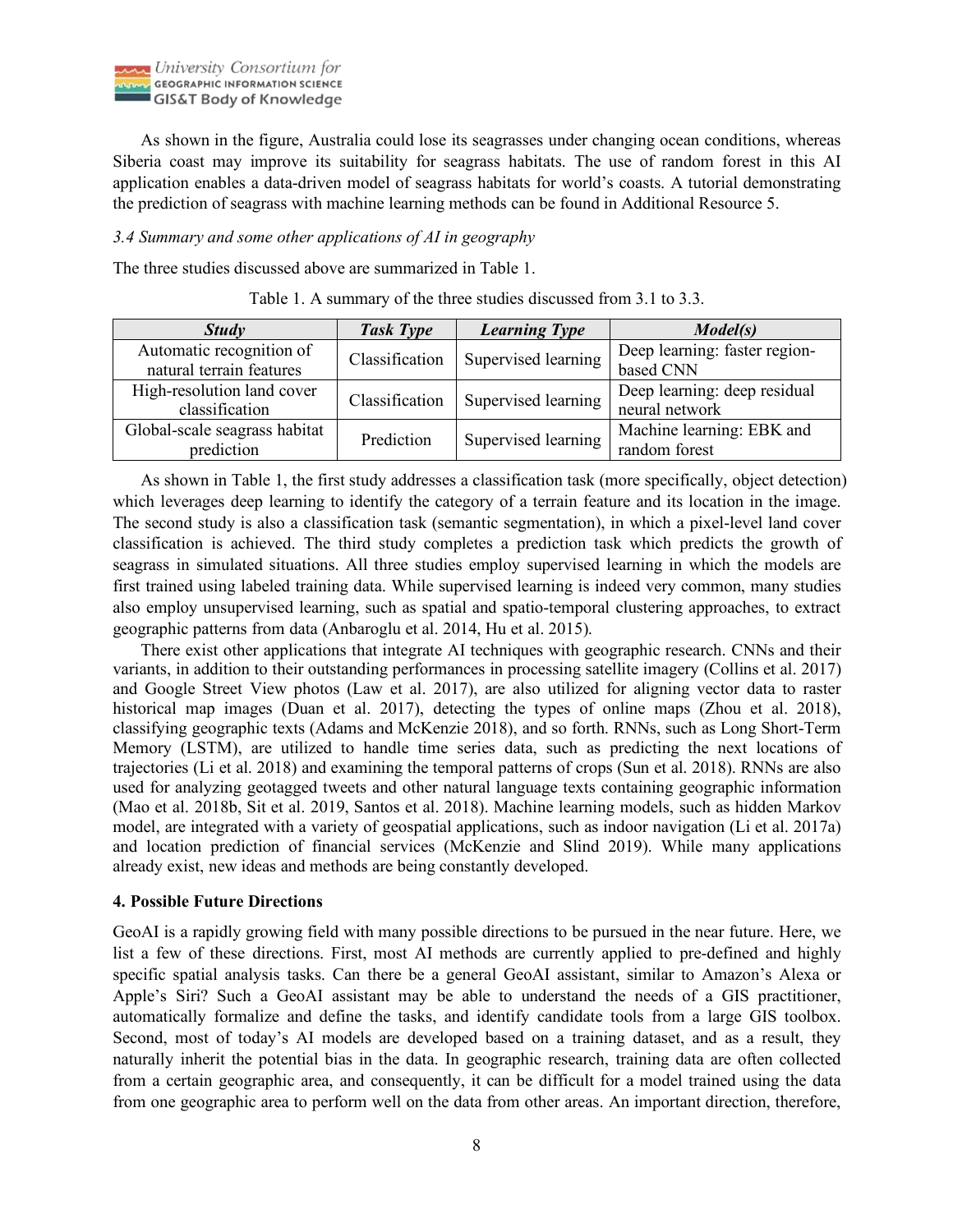

is to improve model architectures (or the training process) so that the obtained GeoAI models can be transferred across different geographic areas. Third, many existing GeoAI studies only apply AI methods to geographic problems rather than improving or inventing methods. While this is fine from a perspective of problem solving, it is critical for geographers to not only *import* methods from outside disciplines but also *export* geographic knowledge to other fields. Geographically-informed or spatially-explicit AI models can be developed to capture the uniqueness of geographic problems.

#### **Additional Resources**

- 1. GeoAI Data Science Virtual Machine http://esriurl.com/geoai2018
- 2. Microsoft AI for Earth Initiative including grants http://aka.ms/aiforearth
- 3. AI for Earth Deep Learning Student Story Map http://esriurl.com/cassava
- 4. Machine Learning Tools in ArcGIS http://esriurl.com/ml
- 5. Learn ArcGIS Lesson Predict Seagrass with Machine Learning https://learn.arcgis.com/en/projects/predict-seagrass-habitats-with-machine-learning/
- 6. ArcGIS Export Training Data for Deep Learning Tool http://esriurl.com/dltool
- 7. Podcast Location Intelligence + Artificial Intelligence: Making Data Smarter, Part 1 https://www.esri.com/about/newsroom/podcast/location-intelligence-artificial-intelligence-makingdata-smarter/
- 8. Podcast Location Intelligence + Artificial Intelligence: Making Data Smarter, Part 2 https://www.esri.com/about/newsroom/podcast/location-intelligence-artificial-intelligence-makingdata-smarter-part-2/
- 9. Podcast How AI and Location Intelligence Can Drive Business Growth https://www.esri.com/about/newsroom/podcast/ai-and-location-will-drive-tomorrows-digitaltransformations/
	- **\***All resources above are accessible on Feb. 28th, 2019

## **Learning Objectives**

- 1. Explain the general concept of artificial intelligence.
- 2. Describe the relations among AI, machine learning, and deep learning.
- 3. Explain the main difference between supervised learning and unsupervised learning.
- 4. Describe an example application of AI in geography.

## **Instructional Questions**

- 1. What is AI and how is AI related to machine learning and deep learning?
- 2. Why geography and GIS are critical for AI to address many of the real-world problems?
- 3. What are some machine learning models that capture the uniqueness of geographic phenomena?
- 4. What is the main difference between supervised learning and unsupervised learning?

## **Bibliography**

- Adams, B. and Mckenzie, G. 2018. Crowdsourcing the character of a place: Character-level convolutional networks for multilingual geographic text classification. *Transactions in GIS,* 22(2), 394-408.
- Allenby, J., Joppa, L. and Jojic, N., 2018. Precision conservation. *In:* WRIGHT, D. and HARDER, C. eds. *GIS for Science: How Mapping and Spatial Analytics Advance Research.* Esri Press.
- Anbaroglu, B., Heydecker, B. and Cheng, T. 2014. Spatio-temporal clustering for non-recurrent traffic congestion detection on urban road networks. *Transportation Research Part C: Emerging Technologies,* 48, 47-65.
- Bennett, L. 2018. Machine learning in ArcGIS. *ArcUser,* 21(2), 8-9.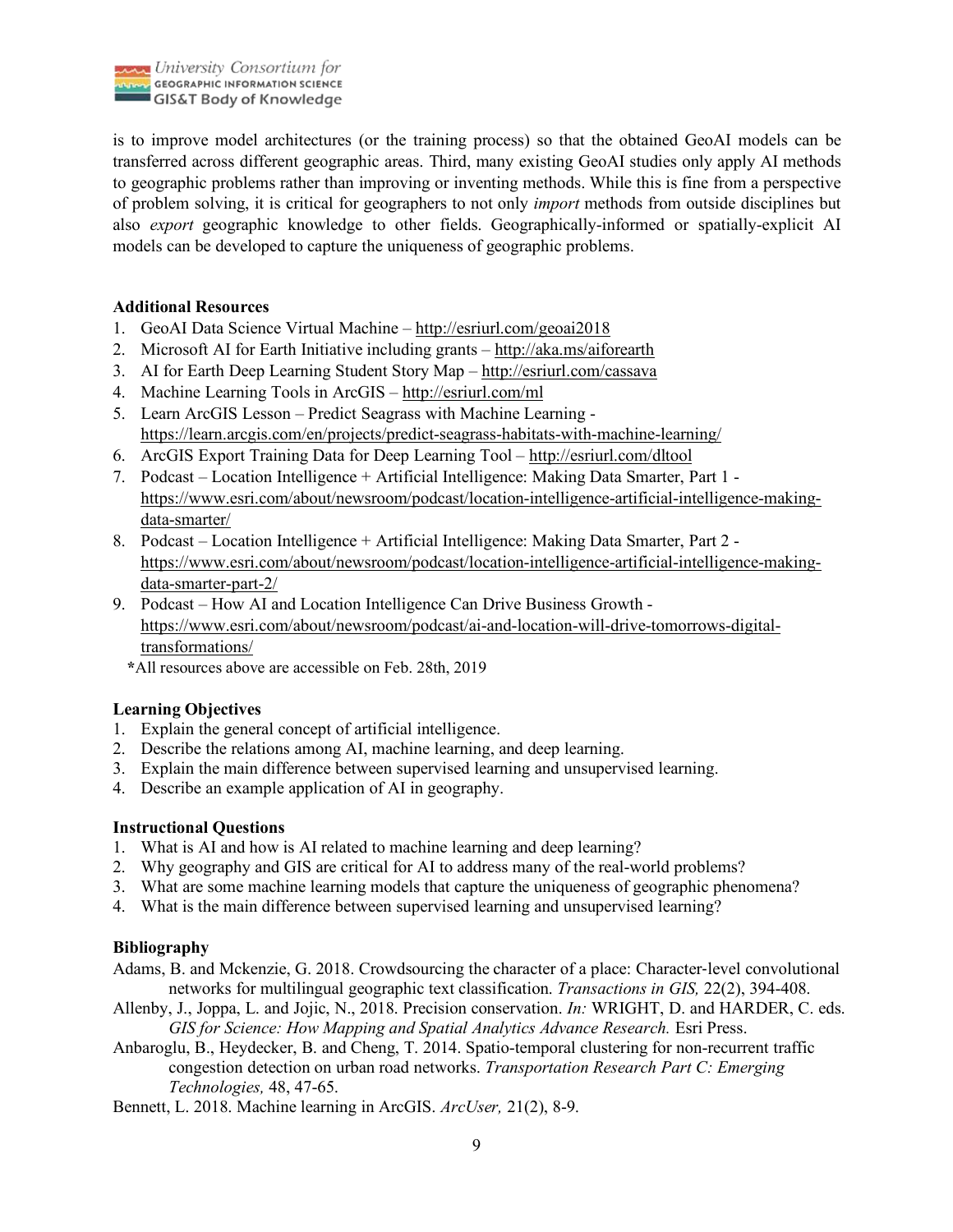

- Blaha, M., Vogel, C., Richard, A., Wegner, J. D., Pock, T. and Schindler, K., Large-scale semantic 3d reconstruction: an adaptive multi-resolution model for multi-class volumetric labeling. ed. *Proceedings of the IEEE Conference on Computer Vision and Pattern Recognition*, 2016, 3176- 3184.
- Chen, Y., Lin, Z., Zhao, X., Wang, G. and Gu, Y. 2014. Deep learning-based classification of hyperspectral data. *IEEE Journal of Selected topics in applied earth observations and remote sensing,* 7(6), 2094-2107.
- Collins, C. B., Beck, J. M., Bridges, S. M., Rushing, J. A. and Graves, S. J., Deep learning for multisensor image resolution enhancement. ed. *Proceedings of the 1st Workshop on Artificial Intelligence and Deep Learning for Geographic Knowledge Discovery*, 2017, 37-44.
- Deng, J., Dong, W., Socher, R., Li, L.-J., Li, K. and Fei-Fei, L., Imagenet: A large-scale hierarchical image database. ed. *IEEE Conference on Computer Vision and Pattern Recognition*, 2009, 248- 255.
- Duan, W., Chiang, Y.-Y., Knoblock, C. A., Jain, V., Feldman, D., Uhl, J. H. and Leyk, S., Automatic alignment of geographic features in contemporary vector data and historical maps. ed. *Proceedings of the 1st Workshop on Artificial Intelligence and Deep Learning for Geographic Knowledge Discovery*, 2017, 45-54.
- Flach, P., 2012. *Machine learning: the art and science of algorithms that make sense of data.* Cambridge University Press.
- Fotheringham, A. S., Brunsdon, C. and Charlton, M., 2003. *Geographically weighted regression.* John Wiley & Sons, Limited West Atrium.
- Gong, F.-Y., Zeng, Z.-C., Zhang, F., Li, X., Ng, E. and Norford, L. K. 2018. Mapping sky, tree, and building view factors of street canyons in a high-density urban environment. *Building and Environment,* 134, 155-167.
- Hu, Y., Gao, S., Janowicz, K., Yu, B., Li, W. and Prasad, S. 2015. Extracting and understanding urban areas of interest using geotagged photos. *Computers, Environment and Urban Systems,* 54, 240- 254.
- Jombart, T., Devillard, S., Dufour, A. and Pontier, D. 2008. Revealing cryptic spatial patterns in genetic variability by a new multivariate method. *Heredity,* 101(1), 92.
- Kensok, D., 2017. *NAIP 2016 image layer is now available* [online]. Available from: https://www.esri.com/arcgis-blog/products/arcgis-living-atlas/imagery/naip-2016-image-layer-isnow-available [Accessed August 16 2018].
- Krivoruchko, K. 2012. Empirical bayesian kriging. *ArcUser*, 6-10.
- Kulkarni, V. and Garbinato, B., Generating synthetic mobility traffic using RNNs. ed. *Proceedings of the 1st Workshop on Artificial Intelligence and Deep Learning for Geographic Knowledge Discovery*, 2017, 1-4.
- Law, S., Shen, Y. and Seresinhe, C., An application of convolutional neural network in street image classification: the case study of london. ed. *Proceedings of the 1st Workshop on Artificial Intelligence and Deep Learning for Geographic Knowledge Discovery*, 2017, 5-9.
- Lecun, Y., Bengio, Y. and Hinton, G. 2015. Deep learning. *Nature,* 521(7553), 436-444.
- Li, M., Lu, F., Zhang, H. and Chen, J. 2018. Predicting future locations of moving objects with deep fuzzy-LSTM networks. *Transportmetrica A: Transport Science*, 1-18.
- Li, Q., Zhu, J., Liu, T., Garibaldi, J., Li, Q. and Qiu, G., Visual landmark sequence-based indoor localization. ed. *Proceedings of the 1st Workshop on Artificial Intelligence and Deep Learning for Geographic Knowledge Discovery*, 2017a, 14-23.
- Li, W. and Hsu, C.-Y. 2018. Automated terrain feature identification from remote sensing imagery: a deep learning approach. *International Journal of Geographical Information Science*, 1-24.
- Li, W., Zhou, B., Hsu, C.-Y., Li, Y. and Ren, F., Recognizing terrain features on terrestrial surface using a deep learning model: an example with crater detection. ed. *Proceedings of the 1st Workshop on Artificial Intelligence and Deep Learning for Geographic Knowledge Discovery*, 2017b, 33-36.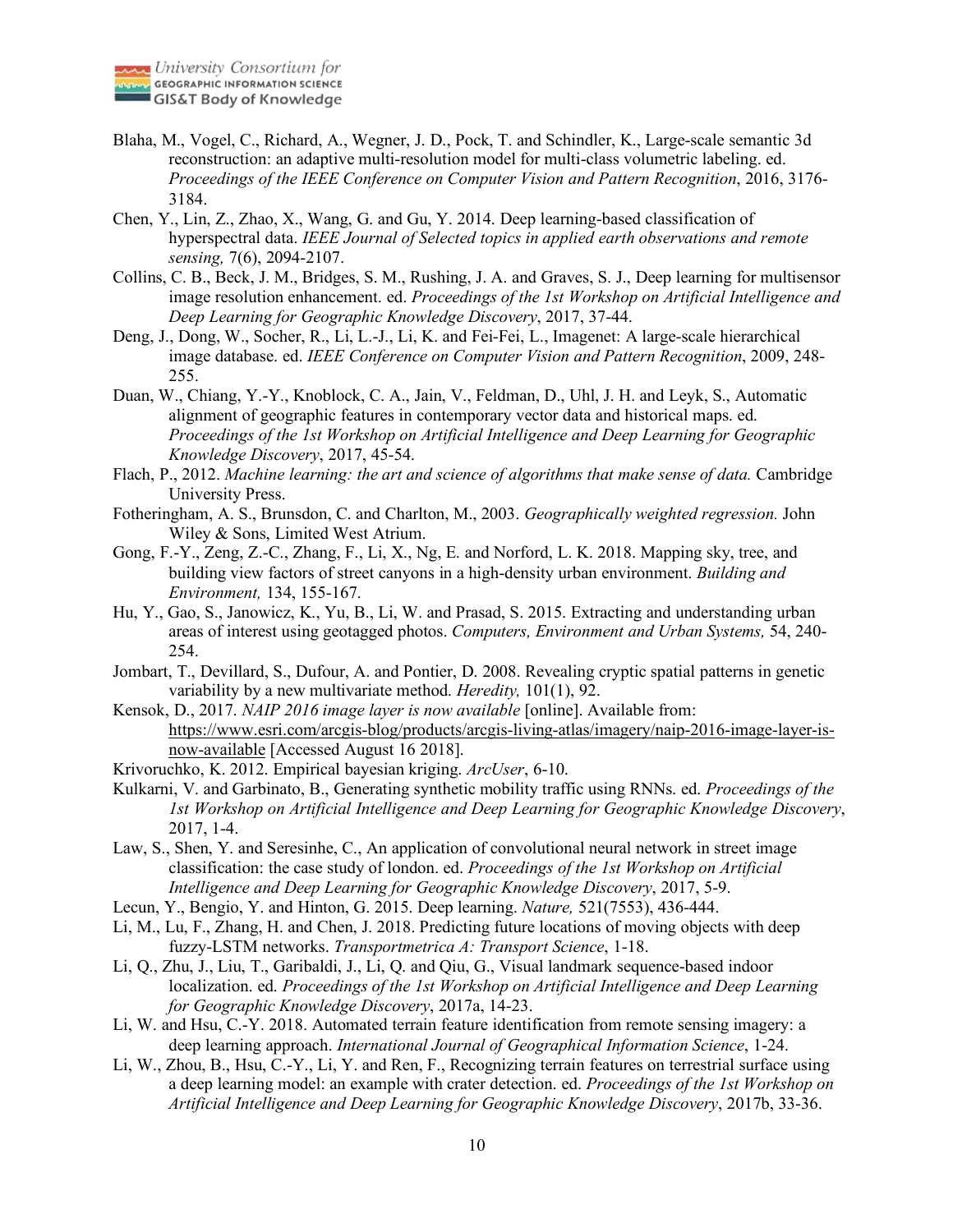

- Maggiori, E., Tarabalka, Y., Charpiat, G. and Alliez, P. 2017. Convolutional neural networks for largescale remote-sensing image classification. *IEEE Transactions on geoscience and remote sensing,* 55(2), 645-657.
- Mao, H., Hu, Y., Kar, B., Gao, S. and Mckenzie, G. 2018a. GeoAI 2017 workshop report: the 1st ACM SIGSPATIAL International Workshop on GeoAI: AI and Deep Learning for Geographic Knowledge Discovery: Redondo Beach, CA, USA, November 7, 2016. *SIGSPATIAL Special,* 9(3), 25-25.
- Mao, H., Thakur, G., Sparks, K., Sanyal, J. and Bhaduri, B. 2018b. Mapping near-real-time power outages from social media. *International Journal of Digital Earth*, 1-15.
- Marcos, D., Volpi, M., Kellenberger, B. and Tuia, D. 2018. Land cover mapping at very high resolution with rotation equivariant CNNs: Towards small yet accurate models. *ISPRS Journal of Photogrammetry and Remote Sensing,* 145, 96-107.
- Mccarthy, J. 1956. The Dartmouth Summer Research Project on Artificial Intelligence. *Dartmouth College, New Hampshire*.
- Mckenzie, G. and Slind, R. T. 2019. A user-generated data based approach to enhancing location prediction of financial services in sub-Saharan Africa. *Applied geography,* 105, 25-36.
- Ord, J. K. and Getis, A. 1995. Local spatial autocorrelation statistics: distributional issues and an application. *Geographical Analysis,* 27(4), 286-306.
- Parry, M., Parry, M. L., Canziani, O., Palutikof, J., Van Der Linden, P. and Hanson, C., 2007. *Climate change 2007-impacts, adaptation and vulnerability: Working group II contribution to the fourth assessment report of the IPCC.* Cambridge University Press.
- Pidgeon, E. 2009. Carbon Sequestration by Coastal Marine Habitats: Important Missing Sinks. *The management of natural coastal carbon sinks*, 47.
- Russell, S. J., Norvig, P., Canny, J. F., Malik, J. M. and Edwards, D. D., 2003. *Artificial intelligence: a modern approach.* Prentice hall Upper Saddle River.
- Santos, R., Murrieta-Flores, P., Calado, P. and Martins, B. 2018. Toponym matching through deep neural networks. *International Journal of Geographical Information Science,* 32(2), 324-348.
- Short, F., Carruthers, T., Dennison, W. and Waycott, M. 2007. Global seagrass distribution and diversity: a bioregional model. *Journal of Experimental Marine Biology and Ecology,* 350(1-2), 3-20.
- Sit, M. A., Koylu, C. and Demir, I. 2019. Identifying disaster-related tweets and their semantic, spatial and temporal context using deep learning, natural language processing and spatial analysis: a case study of Hurricane Irma. *International Journal of Digital Earth*, 1-25.
- Srivastava, S., Vargas Muñoz, J. E., Lobry, S. and Tuia, D. 2018. Fine-grained landuse characterization using ground-based pictures: a deep learning solution based on globally available data. *International Journal of Geographical Information Science*, 1-20.
- Sun, Z., Di, L. and Fang, H. 2018. Using long short-term memory recurrent neural network in land cover classification on Landsat and Cropland data layer time series. *International Journal of Remote Sensing*, 1-22.
- Tuia, D., Ratle, F., Pacifici, F., Kanevski, M. F. and Emery, W. J. 2009. Active learning methods for remote sensing image classification. *IEEE Transactions on Geoscience and Remote Sensing,* 47(7), 2218-2232.
- Turing, A. 1950. Computing machinery and intelligence. *Mind,* 59, 433-460.
- Valiant, L. G. 1984. A theory of the learnable. *Communications of the ACM,* 27(11), 1134-1142.
- Wang, S. 2010. A CyberGIS framework for the synthesis of cyberinfrastructure, GIS, and spatial analysis. *Annals of the Association of American Geographers,* 100(3), 535-557.
- Wright, D., Sayre, R., Breyer, S., Butler, K., Vangraafeiland, K., Goodin, K., Kavanaugh, M., Costello, M., Cressie, N. and Basher, Z., The Ecological Marine Units Project as a Framework for Collaborative Data Exploration, Distribution, and Knowledge Building. ed. *EGU General Assembly Conference Abstracts*, 2017, 6051.